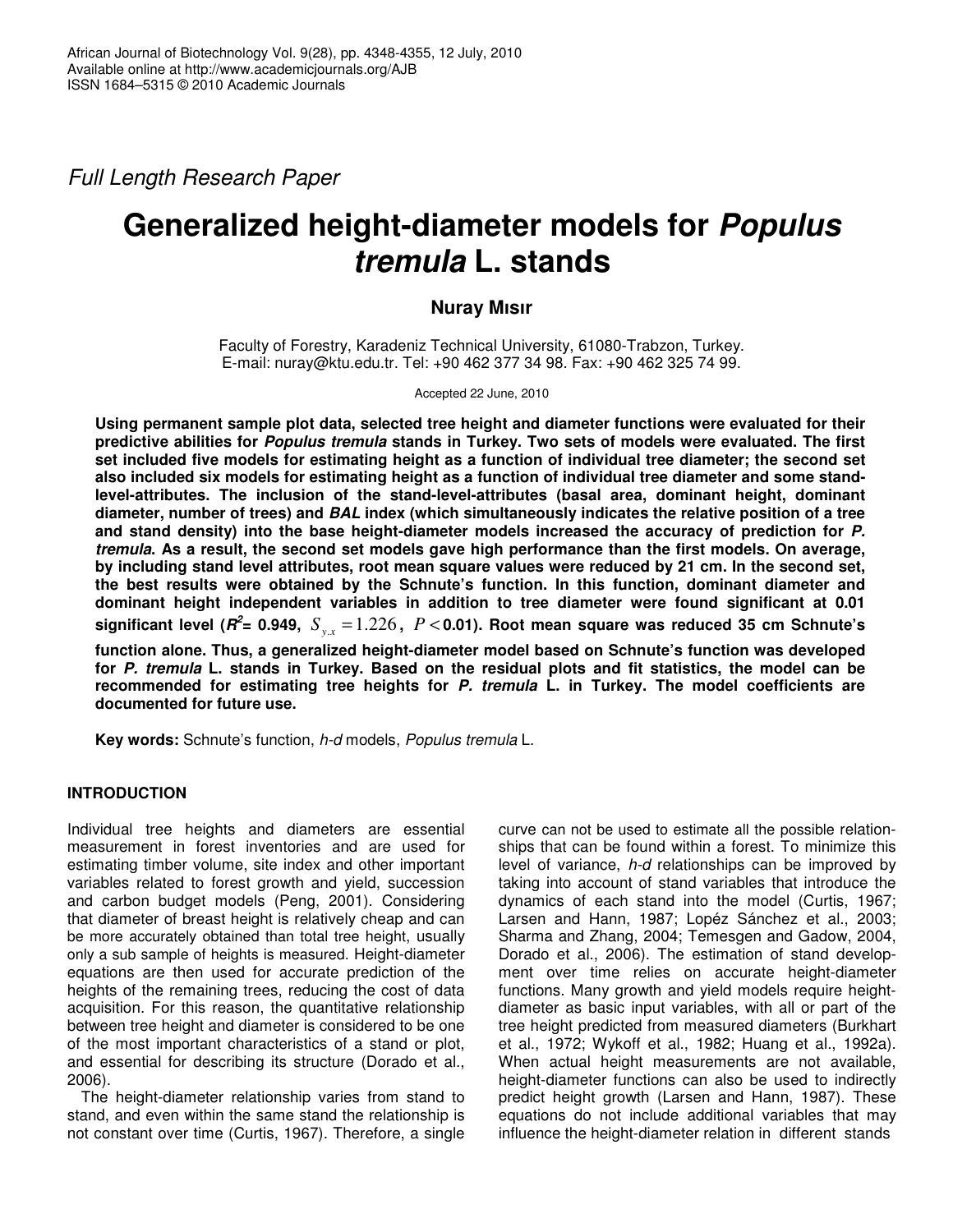

**Figure 1.** Natural distribution of *P. tremula* L. (Davis 1965).

(Temesgen and Gadow, 2004).

A generalized height-diameter function estimates the specific relationship between individual tree heights and diameters using stand variables such as basal area per hectare, quadratic mean diameter, dominant height and dominant diameter, mean height and number of trees. The reason for using them is to avoid having to establish individual diameter-height relationships for every stand (Curtis, 1967). Thus, height can be estimated by means of only a function. Although in Europe, generalized heightdiameter functions have been used since 1930's (Lang, 1938; Kramer, 1964; von Laer, 1964; Kennel, 1972; Nagel, 1991; Hui and Gadow, 1993; Temesgen and Gadow, 2004), in Turkey, until now no generalized height-diameter functions were developed. The objective of this paper is to assess the predictive abilities of selected generalized height-diameter models in natural trembling aspen stands. The study specifically evaluates the contribution of stand attributes in estimating height-diameter relationships.

## **Data**

This study was conducted in trembling aspen natural stands in east and northeastern Anatolia region in Turkey (Figure 1). Altitude of this area ranges from 500 - 2000 m above the sea level with an average slope of 40%. Data from 46 sample plots were collected from even-aged *Populus tremula* L. stands, covering the existing range of stand densities and sites. Permanent sample plots were developed to document tree and stand growth and mortality over time in east and northeastern Anatolia trembling aspen forests. They represent a variety of stand structures,

densities and site qualities.

Plots were stratified into 10-year age classes and sampled with an effort to equal allocation of at least three sample plots to each age group. For each age group, effort was also made to include the full range in site index (at an index age of 30 years) from 4.1 - 14.8 m. The site index for each site was determined using Fabbio method (Yavuz et al., 2006). The mean site index for sample plots was 9.4 m. The data used to develop the generalized height-diameter models were obtained in two different sources. In 2000, 46 sample plots were established in even aged trembling aspen natural stands in east and northeastern Anatolia in Turkey. The plot size ranged from 200 - 800 m<sup>2</sup>, depending on stand density, in order to achieve a minimum of 30 trees per plot. Diameter at breast height (*dbh*) was measured in all trees using calipers. Total tree height (*h*) was measured using a height meter and in additional sample including the dominant trees (the proportion of the 100 thickest trees per hectare, depending on plot size). Diameter at breast height was measured to the nearest 0.1 cm.

The plots were re-measured in 2005. The data were the two inventories carried out in 2000 and 2005, resulted in a total of 5540 diameter and height observations from 1385 trees. All of the plots were measured in different stands, thus the nested correlation between plots and stands was not considered. The sample plots were randomly split into two groups using the RANUNI function of the SAS statistical package (SAS Institute, 2004). 80% of these (37 sample plots) were used for model fitting and the remaining 20% (9 sample plots) were reserved for model evaluation. Since data set is large enough, the 80 - 20% split used is unlikely to reduce the precision of the parameter estimates compared with those obtained with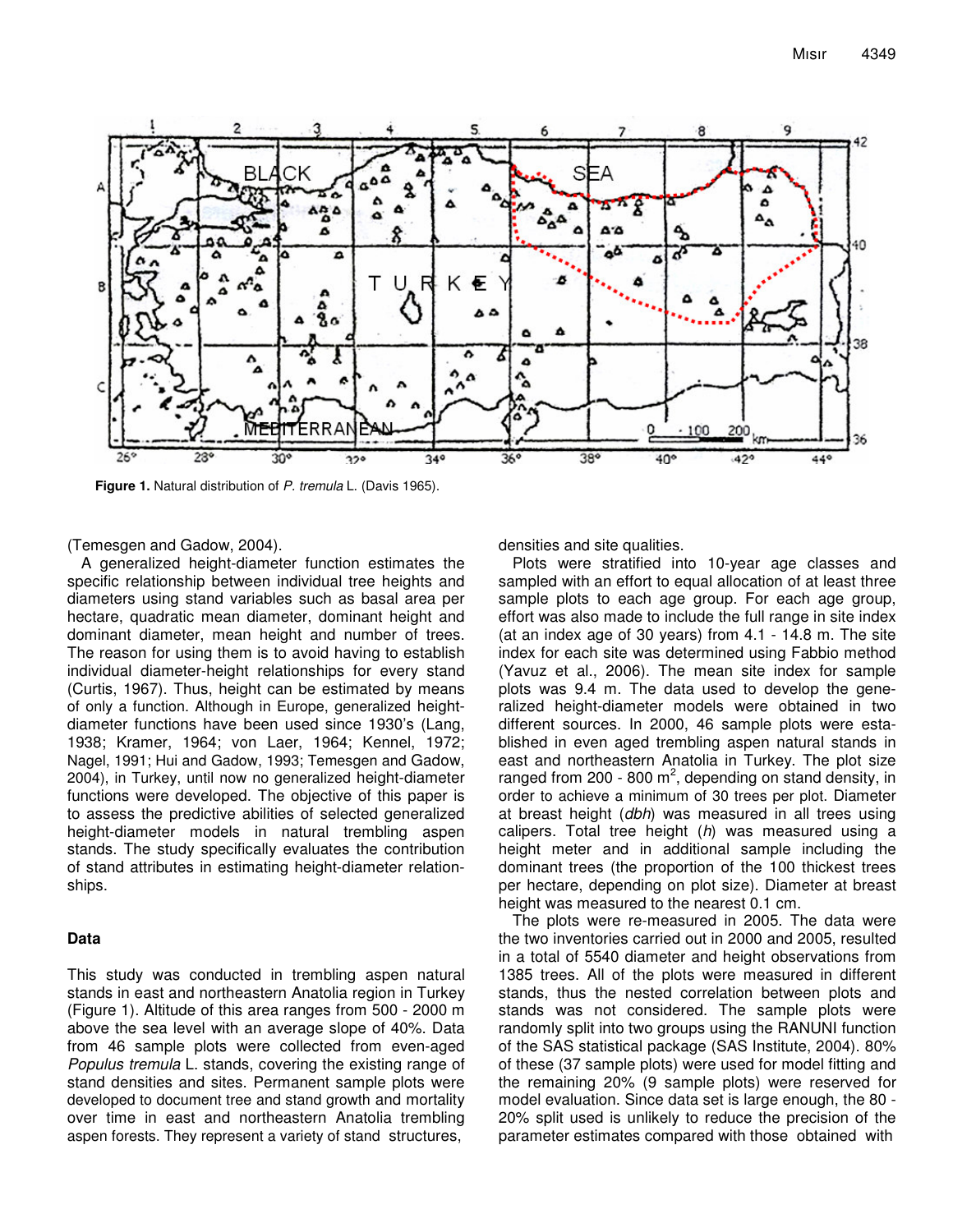|                              | <b>Fitting data set</b><br>(No. of plots: 37, No. of trees: 1115) |      |             | <b>Evaluation data set</b><br>(No. of plots: 9, No. of trees: 270) |      |      |             |       |
|------------------------------|-------------------------------------------------------------------|------|-------------|--------------------------------------------------------------------|------|------|-------------|-------|
| Variable                     | Min                                                               | Max  | <b>Mean</b> | S.D.                                                               | Min  | Max  | <b>Mean</b> | S.D.  |
| $Dbh$ (cm)                   | 1.6                                                               | 51.4 | 9.7         | 7.11                                                               | 1.9  | 45.4 | 8.9         | 7.18  |
| $D_{\scriptscriptstyle dom}$ | 8.0                                                               | 48.4 | 22.2        | 9.48                                                               | 8.0  | 33.5 | 20.6        | 8.17  |
| $H_{dom}$                    | 5.5                                                               | 18.9 | 11.5        | 2.87                                                               | 9.1  | 15.3 | 11.0        | 2.62  |
| h(m)                         | 1.8                                                               | 38.5 | 7.7         | 3.44                                                               | 2.6  | 19.8 | 8.8         | 4.32  |
| $\overline{d}_q$ (cm)        | 4.5                                                               | 21.0 | 10.3        | 3.80                                                               | 4.6  | 19.5 | 9.0         | 2.59  |
| $BA(m^2/ha)$                 | 3.7                                                               | 52.4 | 26.5        | 10.88                                                              | 5.5  | 85.6 | 21.8        | 10.24 |
| $N$ (trees/ha)               | 875                                                               | 5150 | 2679        | 1381                                                               | 1025 | 4850 | 3558        | 1322  |
| $BAL(m^2/ha)$                | 0.0                                                               | 52.4 | 26.5        | 18.57                                                              | 0.0  | 85.6 | 34.8        | 21.21 |
| SI(m)                        | 4.1                                                               | 14.8 | 8.3         | 2.96                                                               | 7.2  | 11.0 | 7.9         | 3.01  |

**Table 1.** Statistical evaluation of stands in the study area (Characteristics of the fitting and evaluation data sets).

the model built from the entire data set (Uzoh and Oliver, 2006).

At each measurement time, stand characteristics were computed from individual tree measurements in the stands. In addition, for each individual tree was calculated *BAL* index which summarized basal area for all greater than the subject. Summary statistics, including mean, minimum, maximum, and standard deviation of each of the individual tree and stand variables (basal area (*BA*), quadratic mean diameter ( $\overline{d}_q$ ), mean height weighted by basal area ( *h<sup>q</sup>* ), number of trees (*N*), *BAL* index, dominant height ( *Hdom* ) and dominant diameter ( *Ddom* )) for both fitting and evaluation data sets are shown in Table 1.

### **METHODS**

Based on literature review, two sets of height-diameter functions were assessed for their predictive abilities. The first set included five models for estimating height as a function of diameter only. The second set also included stand-level attributes. After assessing several height-diameter functions, the following eleven functions were evaluated (Table 2). Model parameters were estimated using the Marquardt-Levenberg Method available in the NLIN procedure with SAS Software (PROC NLIN, SAS Institute, Inc. 2004). In order to find a global minimum, the starting value of each parameter was varied, thus obtaining several runs. The assumption of homoscedasticity was tested using Goldfield-Quandt test (Goldfield and Quandt, 1965).

#### **Model comparison and selection**

Selected model was evaluated quantitatively by examining the magnitude and distribution of residuals to detect any obvious patterns and systematic discrepancies and by testing for bias and precision to determine the accuracy of model predictions (Vanclay, 1994; Soares et al., 1995; Mabvurira and Miina, 2002). On the other hands, after parameter estimates were obtained, the predictive abilities of the selected height-diameter functions were evaluated

using coefficient of determination for non-linear regression ( $R^2$ ), the bias and root mean square error (*RMSE*) criteria, the asymptotic *t*-statistics of the parameters and the asymptotic 95% confidence intervals. Although, there are several shortcoming associated with

the use of the  $\,R^{\,2}\,$  in non-linear regression, the general usefulness of some global measure of model adequacy would be seem to override some of those limitations (Ryan, 1997). The expressions for these statistics are summarized as follows:

$$
R^{2} = 1 - \frac{\sum_{i=1}^{m} \sum_{j=1}^{n_{i}} (H_{ij} - \hat{H}_{ij})^{2}}{\sum_{i=1}^{m} \sum_{j=1}^{n_{i}} (H_{ij} - \overline{H}_{ij})^{2}}
$$
  
\n
$$
RMSE = \sqrt{\frac{\sum_{i=1}^{m} \sum_{j=1}^{n_{i}} (H_{ij} - \hat{H}_{ij})^{2}}{n - p}}
$$
  
\n
$$
Bias = \hat{E} = \frac{\sum_{i=1}^{m} \sum_{j=1}^{n_{i}} (H_{ij} - \hat{H}_{ij})}{n}
$$

where  $R^2$  is the coefficient of determination,  $H_{ij}$  is the measured and  ${\hat{H}}_{ij}$  is the estimated values of tree heights,  ${n^{}_{i}}$  the number of trees in the *i-th* plot, *m* and *n* the number of plots and the number of observations used to fit the model, respectively, and *p* is the number of model parameters.

The selected model was further validated by an independent control data set. As mentioned on data section, for the present work data were partitioned in two groups, one for model evaluation and one for validation. Both the number of observations determined for model evaluation was made relatively large in order to provide sufficient data for the model evaluation phase and the number of observations in the test data was large enough for validation and appropriate statistical test in this study. The deviations between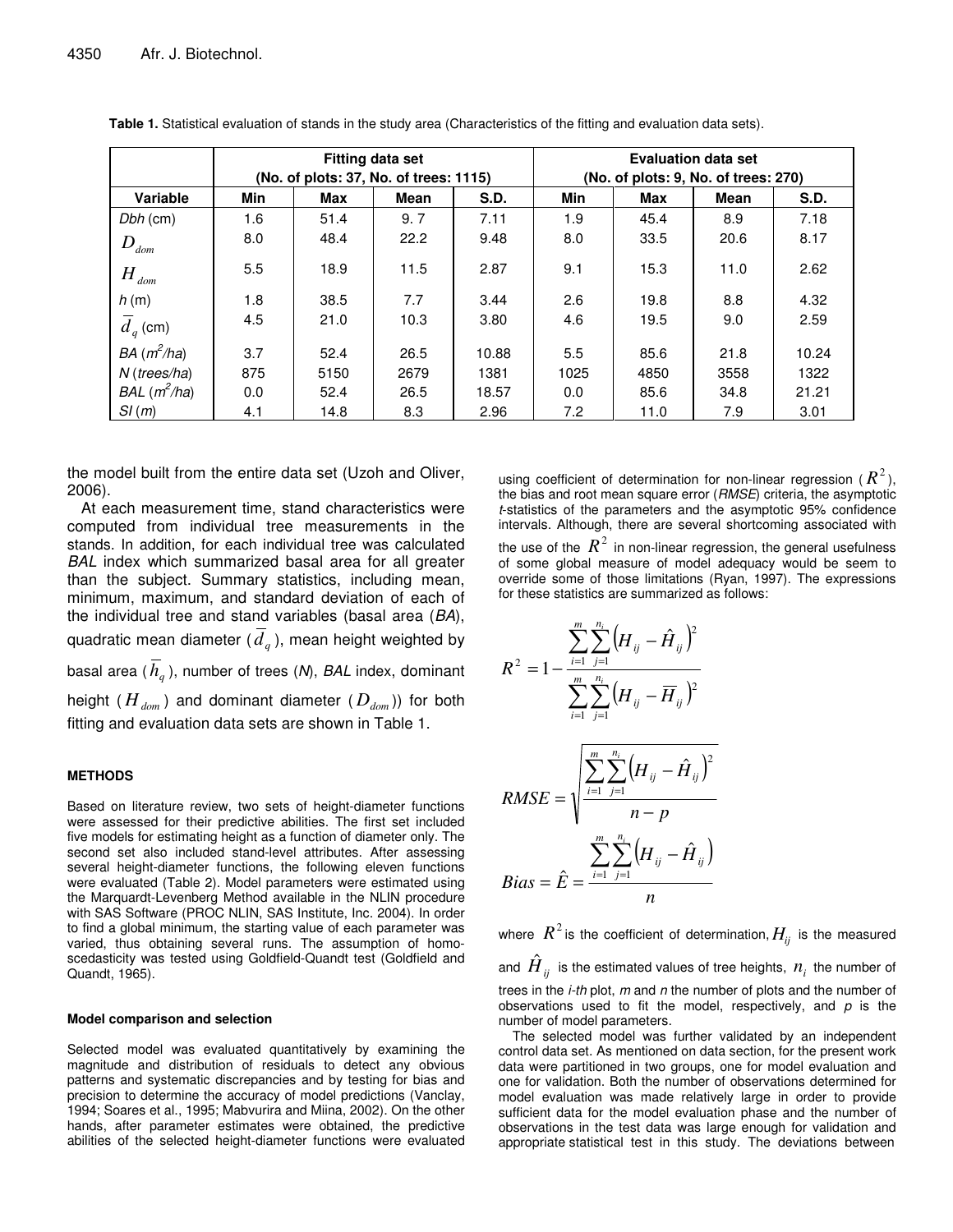| S/No                                  | <b>Model</b>                                 | <b>Expression</b>                                                                                                                |  |  |
|---------------------------------------|----------------------------------------------|----------------------------------------------------------------------------------------------------------------------------------|--|--|
| <b>Base height-diameter functions</b> |                                              |                                                                                                                                  |  |  |
| 1                                     | Wykoff et al. (1982)                         | $H = 1.3 + e^{a + \frac{b}{dbh + 1}}$                                                                                            |  |  |
| 2                                     | Yang et al. (1978)                           | $H = 1.3 + a(1 - e^{bdbh^c})$                                                                                                    |  |  |
| 3                                     | Ratkowsky (1990)                             | $H = 1.3 + e^{(a + \frac{b}{dbh+c})}$                                                                                            |  |  |
| 4                                     | Modified from Hui & Gadow (1993)             | $H = 1.3 + ae^{(\frac{b}{dbh+1})}$                                                                                               |  |  |
| 5                                     | Modified from Hui & Gadow (1993)             | $H = 1.3 + adbhb$                                                                                                                |  |  |
|                                       | <b>Generalized height-diameter functions</b> |                                                                                                                                  |  |  |
| 6                                     | Temesgen & Gadow (2004)                      | $H = 1.3 + e^{a + \frac{b}{dbh + 1}}$<br>$a = a_1 + a_2 \times BAL$                                                              |  |  |
|                                       |                                              | $b = a_3 + a_4 \times BAL + a_5 \times N + a_6 \times BA$                                                                        |  |  |
| 7                                     | Temesgen & Gadow (2004)                      | $H = 1.3 + a(1 - e^{bdbh^c})$<br>$a = a_1 + a_2 \times BAL + a_3 \times N + a_4 \times BA$<br>$b = a_5 + a_6 \times BAL$         |  |  |
| 8                                     | Ratkowsky (1990)                             | $H = 1.3 + e^{(a + \frac{b}{dbh+c})}$<br>$a = a_1 + a_2 \times BAL$<br>$b = a_3 + a_4 \times BAL + a_5 \times N + a_6 \times BA$ |  |  |
| 9                                     | Modified from Hui & Gadow (1993)             | $H=1.3+ae^{\left\lfloor b(1-\frac{dbh}{\overline{d}_q})\times dbh^c\right\rfloor}$<br>$a = a_1 + a_2 \times BA$                  |  |  |
| 10                                    | Modified from Hui & Gadow (1993)             | $H = 1.3 + aBAdbh^c$<br>$a = a_1 + a_2 \times BA$                                                                                |  |  |
| 11                                    | Schnute (1981)                               | $H = \left(1.3^b + \left(H_{dom}^b - 1.3^b\right) \frac{1 - e^{-adbh}}{1 - e^{-aD_{dom}}} \right)^{1/b}$                         |  |  |

**Table 2**. Height-diameter functions evaluated based on fitting data.

predicted and observed values were tested by student's Paired *t*test.

## **RESULTS**

Considerable differences were found among the predictive abilities of the height-diameter equations. The *RMSE* values (m) ranged from 1.511, 1.518, 1.510, 1.511 and 1.837 for models 1 through 5, respectively. For models with stand-level attributes, the *RMSE* values (m) ranged from 1.419, 1.459, 1.418, 1.431, 1.460 and 1.226 for models 6 through 11. None of the investigated models were biased. When height-diameter functions were fitted, differences were found among the estimated model parameters and the predictive ability of the heightdiameter models. Among the five base models, Model 3 had the lowest *RMSE* value. Among the models tested with stand-level attributes, Model 11 was based on Schnute function that had the lowest *RMSE* value (Table 3).

Judging from the residual plots and the *RMSE* values,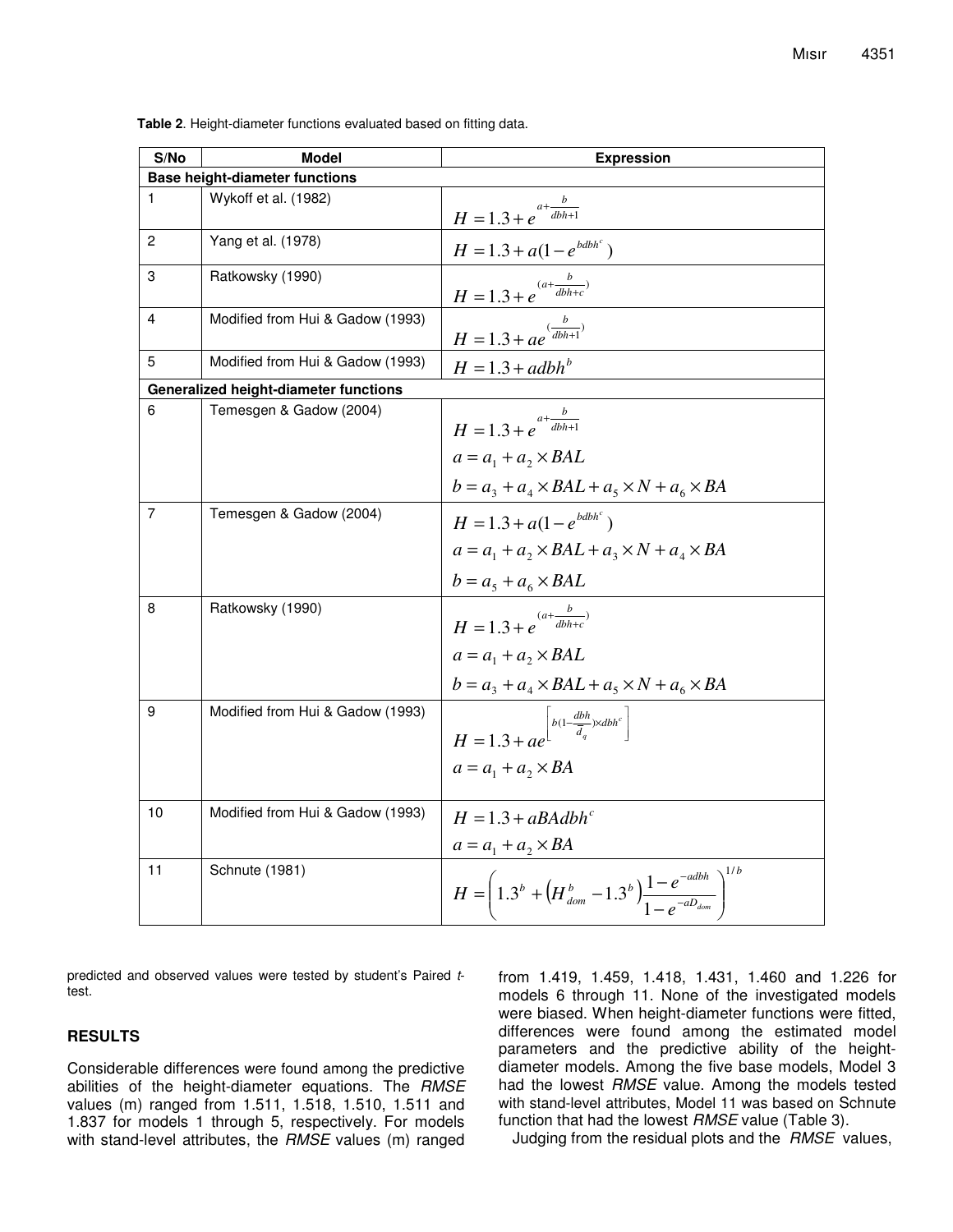| <b>Model</b> | <b>RMSE</b> | $R^2$ | <b>Bias</b> |
|--------------|-------------|-------|-------------|
|              | 1.511       | 0.790 | 0.011       |
| 2            | 1.518       | 0.789 | $-0.010$    |
| 3            | 1.510       | 0.791 | 0.001       |
| 4            | 1.511       | 0.790 | 0.011       |
| 5            | 1.837       | 0.790 | 0.131       |
| 6            | 1.419       | 0.816 | 0.015       |
| 7            | 1.458       | 0.806 | $-0.005$    |
| 8            | 1.418       | 0.816 | 0.001       |
| 9            | 1.431       | 0.799 | 0.006       |
| 10           | 1.460       | 0.780 | 0.050       |
| 11           | 1.226       | 0.949 | 0.088       |

**Table 3.** Root mean square (*RMSE*; m), coefficient of determination (*R 2* ) and bias (m) of models.



Predicted Values

**Figure 2.** Residuals (actual-predicted) over predicted tree height for trembling aspen using Schnute function).

Model 11 generally performed better than the remaining models. For both Model 3 and Model 11, the confidence intervals for all parameters did not include zero; the Model 11 showed the smallest *RMSE* and approximately homogenous variances over the full range of predicted values, indicating equal variance and reasonable model specification and non systematic pattern in the variation of the residuals. The residual plot also indicated that tree height was well predicted across diameters. The residual plot against the predicted height and diameter for Model 11 clearly show that the function appropriately fits the data (Figure 2).

The parameter estimates obtained for models 3 and 11 widely (Table 4) show significant *t*-statistics. Models 3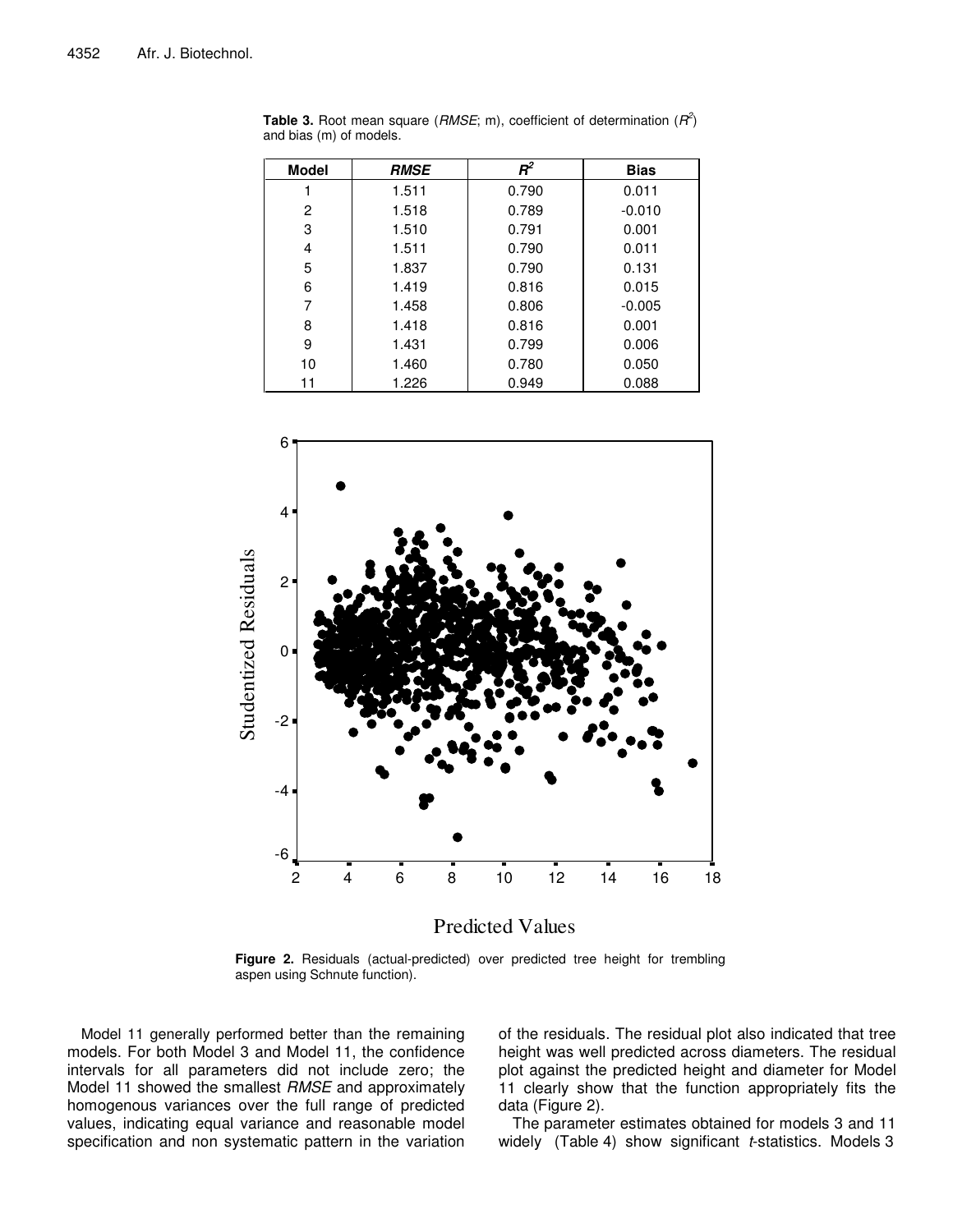|                   |                | <b>Estimates</b>                 |                   |  |  |
|-------------------|----------------|----------------------------------|-------------------|--|--|
| <b>Parameters</b> |                | <b>Model 11 Schnute function</b> | Model 3           |  |  |
|                   |                | (Generalized model)              | <b>Base model</b> |  |  |
| Fixed parameters  | a              | 0.06712(0.005)                   | 2.75399 (0.280)   |  |  |
|                   | b              | 1.08321 (0.065)                  | $-8.55523(0.621)$ |  |  |
|                   | C              |                                  | 1.460867 (0.338)  |  |  |
| Model performance | Adjusted $R^2$ | 0.949                            | 0.791             |  |  |
|                   | <b>RMSE</b>    | 1.226                            | 1.510             |  |  |
|                   | Bias           | 0.088                            | 0.001             |  |  |

**Table 4.** Parameter estimates (approximated standard error in brackets) and comparison of goodness-of-fit statistics for Model 11 (Schnute function) and Model 3 (base model, using *dbh* only). All estimated parameters were significantly different from zero ( $p < 0.005$ ).

*a, b* and *c* are variables.

and 11 have the flexibility to assume various shapes with different parameter values and produce satisfactory relationships under most circumstances. The relationship is biologically reasonable; unrealistic height predictions do not occur beyond the range of the empirical observations. The base model (Model 3) and the basic generalized height-diameter model (Model 11) were tested using Student's Paired *t*-test by an independent control data set (9 sample plots). The models presented in this study were considered to have an appropriate level ( $\alpha = 0.05$ ) of reliability  $(t_{\text{Model3}} = -2.012$  and  $t_{\text{Model11}} = 1.917$  $P = 0.05$ .

## **DISCUSSION**

A large number of both local and generalized heightdiameter equations are available in the forestry literature (Ek, 1973; Huang et al., 1992b; Fang and Bailey, 1998; Peng, 1999; Huang et al., 2000; Gadow et al., 2001; Soares and Tomé, 2002; Lopéz Sanchéz et al., 2003; Temesgen and Gadow, 2004). According to Lei and Parresol (2001), when selecting a functional form for the height-diameter relationship, the following mathematical properties should be considered: (i) Monotonic ascent, (ii) inflection point and (iii) horizontal asymptote. The number of parameters and their biological interpretation (e.g., asymptote, maximum or minimum growth rate) and satisfactory predictions of the height-diameter relationships are also important features (Peng, 2001).

In Huang et al. (1992), Model 1 is a Weibull-type function was consistently the best among the 19 height-diameter functions they tested. Flewelling and de Jang (1994) also used Ratkowsky' (1990) model to estimate missing heights in the British Columbia Permanent Sample Plot data sets. In Temesgen and Gadow (2004), Models 2 and 7 are most suitable for predicting tree heights from a diameter-stand table. These models could be recommended for unthinned stands in interior British Columbia.

The Chapman-Richards function has been extensively used in describing height-diameter relationship. Huang et al. (1992) gave a cautionary note, however, stating that this function approaches the asymptote too quickly when there is a weak relationship between the dependent and independent variables. Accordingly, this model was not selected in this study.

The height-diameter model developed in the present study was based on the Schnute (1981) function. According to Lei and Parresol (2001), the Schnute function together with the Bertalanffy-Richards function (Bertalanffy, 1949, 1957; Richards, 1959) are probably the most flexible and versatile functions available for modeling height-diameter relationships. The Korf function (Lundqvist, 1957; Larsen and Hann, 1987; Lappi, 1991; Mehtätalo, 2004; Lynch et al., 2005) and the logistic function (Pearl and Reed, 1920; Ratkowsky and Reedy, 1986; Seber and Wild, 1989; Huang et al., 1992) have also been widely used. One of the important advantage of the Schnute function that is, easy to fit and quick to achieve convergence for any database (Bredenkamp and Gregoire, 1988; Lei and Parresol, 2001), even with small datasets (Castedo et al., 2005). This was particularly true in a preliminary analysis of our database in which convergence in the parameter estimates for all the plots was not achieved using the functions of Bertalanffy-Richards and Korf.

Tree height is an important variable which is used for estimating stand volume and site quality and for describing stand vertical structure. Measuring tree heights is costly however, and foresters usually welcome an opportunity to estimate this variable with an acceptable accuracy. Missing heights may be estimated using a height-diameter function. Based on a comprehensive data set which includes very small diameters, such height-diameter functions were fitted for trembling aspen natural stands of Turkey. The inclusion of relative position of a tree and stand variables into the base height-diameter function increased the accuracy of prediction. The fit statistics indicated that models 3 and 11 are most suitable for predicting tree heights from a diameter-stand table. The parameter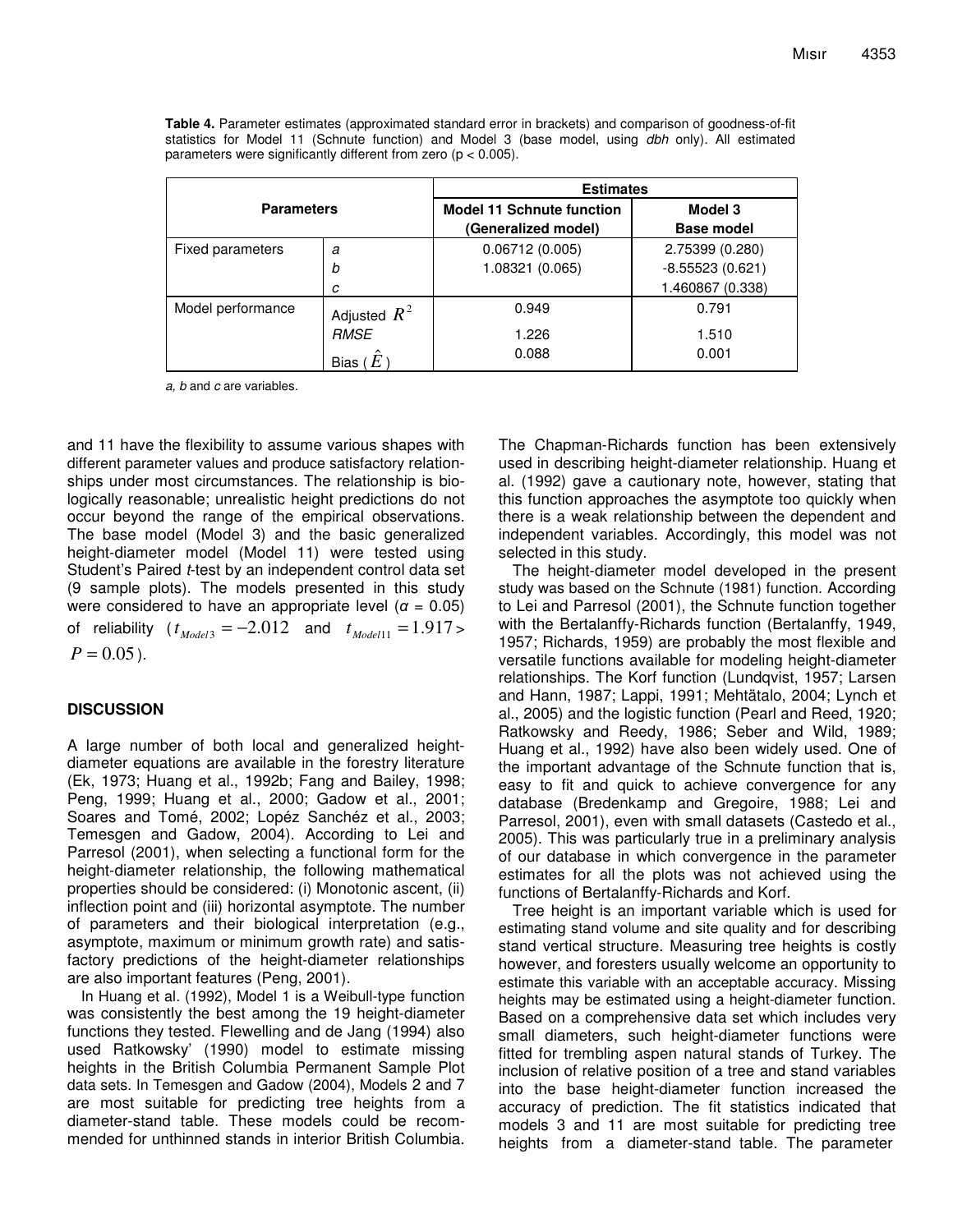## **Abbreviations:**

| Dbh                                                    | Observed diameter outside bark at breast height (cm)                             |
|--------------------------------------------------------|----------------------------------------------------------------------------------|
| Н                                                      | Observed total tree height (m).                                                  |
| Н                                                      | Estimated total tree height (m).                                                 |
| $\overline{d}_q$                                       | Quadratic mean diameter (cm).                                                    |
| $D_{\scriptscriptstyle dom}$                           | Dominant diameter (the mean diameter of the 100 thickest trees per hectare, cm). |
| $H_{\mathit{dom}}$                                     | Dominant height (the mean height of the 100 thickest trees per hectare, m).      |
| BA                                                     | Stand basal area $(m^2/ha)$ .                                                    |
| N                                                      | Number of trees per hectare (trees/ha).                                          |
| <b>BAL</b>                                             | The summarized basal area for all greater than the subject tree $(m^2/ha)$ .     |
| SI                                                     | Site index.                                                                      |
| Ε                                                      | Naperian constant (2.718281828).                                                 |
| a, b, c, $a_1$ , $a_2$ , $a_3$ , $a_4$ , $a_5$ , $a_6$ | Regression coefficients.                                                         |
| S.D.                                                   | Standard deviation.                                                              |
|                                                        |                                                                                  |

estimates using Model 3 and 11 will provide reasonable precision and therefore these models can be recommended for thinned stands in Turkey. Due to the kind of data used, the suggested height curves should not be used in unthinned stands and plantations.

The inclusion of relative position of a tree and stand density variables improved the predictive abilities of models 6 through 11. On average, the addition of these variables to the height-diameter functions reduced the RMSE by 21 cm. Model 11 based on Schnute function also includes stand-level attributes. This model has the lowest RMSE value. On average, this model (Schnute model) reduced the RMSE by 35 cm (Table 3). The relative position and stand measures used in this study are easily obtained and are available in most growth and yield models. Where possible, the use of the height-diameter function with these attributes is suggested. In summary, the suggested model improves the accuracy of height prediction that ensures compatibility among the various estimates in a growth and yield model and maintains projections within reasonable biological limits.

The testes (controlled) generalized height-diameter model allowed accurate results, making this approach highly effective and useful. The suggested approach allowed the natural variability in heights within diameter classes to be mimicked and therefore provided more realistic height predictions at stand level. This feature is considered very important, since the height-diameter model developed in the present study will be used to fill in the missing heights corresponding to trees that were not measured. The inclusion of the dominant diameter and dominant height as an explanatory variable in Model 11 appeared to take into account the competition level within the stand, as there was a close relationship between these variables and the number of trees per hectare. The absence of age was also surprising, because in even-aged, uniform stands, age is a good indicator of the mean size of the

individual trees. Once again, this result may be explained by the high correlation between age and dominant height, being the age of the plots implicitly included in the model.

## **REFERENCES**

Bertalanffy LV (1949). Problems of organic growth. Nature, 163: 156- 158.

- Bertalanffy LV (1957). Quantitative laws in metabolism and growth. Q Rev Biol. 32: 217-231.
- Bredenkamp BV, Gregoire TG (1988). A forestry application of Schnute's generalized growth function. For. Sci. 34: 790-797.
- Burkhart HE, Parker RC, Strub MR, Oderwald MR (1972). Yield of oldfiled loblolly pine plantations (Publication FWS-3-72). School of Forestry and Wildlife Resources, Virginia Polytechnic Institute and State University Blacksburg, USA.
- Castedo F, Barrio M, Parresol BR, Álvarez Gonzáles JG (2005). A stochastic height-diameter model for maritime pine ecoregions in Galicia (northwestern Spain). Ann. For. Sci. 62: 455-465.
- Curtis RO (1967). Height-diameter and height-diameter-age equations for second-growth Douglas-fir. For. Sci. 13: 365-375.
- Davis PH (1965). Flora of Turkey and the East Aegean Islands. Vol. I, Edinburg: University Press.
- Dorado FC, Diéguez-Aranda U, Anta MB, Rodríguez MS, Gadow KV (2006). A generalized height-diameter model including random components for radiate pine plantations in northwestern Spain. For. Ecol. Manage. 229: 202-213.
- Ek AR (1973). Performance of regression models for tree height estimation with small sample sizes. In: statistics in Forestry Research, Proceeding of the Meeting of the IUFRO Subject Group S6.02, Vancouver, BC, Canada.
- Fang Z, Bailey RL (1998). Height-diameter models for tropical forests on Hainan Island in Southern China. For, Ecol. Manage. 110: 315- 327.
- Flewelling JW, de Jong RD (1994). Considerations in simultaneous curve fitting for repeated height-diameter measurements. Can. J. For. Res. 24: 1408-1414.
- Gadow Kv, Real P, Álvarez Gonzáles JG (2001). Modelización del Crecimiento y la Evolución de los Bosques. IUFRO World Series, Vol. 12, Vienna.
- Goldfield SM, Quandt RE(1965). Some tests for homoscedasticity. J. Am. Statistical Assoc. 60: 539-547.
- Huang S, Titus SJ, Wiens DP (1992a). An age-independent individual tree height prediction model for boreal spruce-aspen stands in